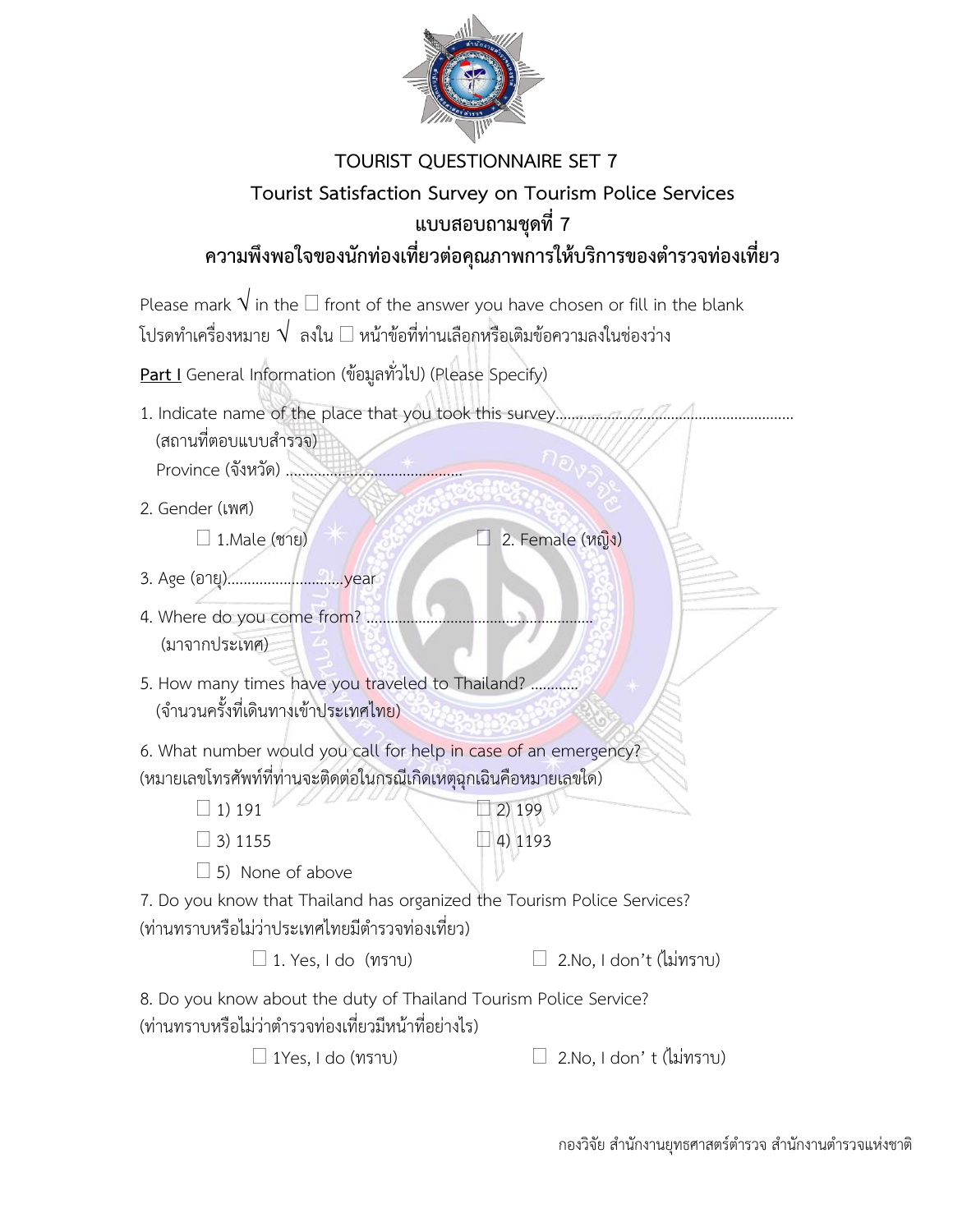## **Part II Tourists Satisfaction on Tourism Police Services**

(ความพึงพอใจในคุณภาพการให้บริการของตำรวจท่องเที่ยว)

Please check  $\overrightarrow{V}$  one answer per question in the box  $\Box$ 

 $\alpha$ (โปรดทำเครื่องหมาย  $\sqrt{\,}$ ลงใน  $\Box$  ที่กำหนดให้ที่ตรงกับระดับความพึงพอใจของท่านมากที่สุด )

|                                               | Point of satisfaction |                |   |   |   |   |   |   |   |      |         |  |
|-----------------------------------------------|-----------------------|----------------|---|---|---|---|---|---|---|------|---------|--|
| Question                                      | Less                  |                |   |   |   |   |   |   |   | More | /No     |  |
|                                               | $\mathbf{1}$          | $\overline{2}$ | 3 | 4 | 5 | 6 | 7 | 8 | 9 | 10   | opinion |  |
| Procedure (ด้านกระบวนการ/ขั้นตอนการให้บริการ) |                       |                |   |   |   |   |   |   |   |      |         |  |
| 1. Since the time of your                     |                       |                |   |   |   |   |   |   |   |      |         |  |
| arrival, Have you met any                     |                       |                |   |   |   |   |   |   |   |      |         |  |
| tourist police?                               |                       |                |   |   |   |   |   |   |   |      |         |  |
| (ตั้งแต่เดินทางเข้ามาประเทศไทย                |                       |                |   |   |   |   |   |   |   |      |         |  |
| ท่านสามารถสังเกตเห็นตำรวจ                     |                       |                |   |   |   |   |   |   |   |      |         |  |
| ท่องเที่ยว)                                   |                       |                |   |   |   |   |   |   |   |      |         |  |
| 2. Since the time of your                     |                       |                |   |   |   |   |   |   |   |      |         |  |
| arrival, are there adequate                   |                       |                |   |   |   |   |   |   |   |      |         |  |
| signs for information or                      |                       |                |   |   |   |   |   |   |   |      |         |  |
| telephone numbers 1155 to                     |                       |                |   |   |   |   |   |   |   |      |         |  |
| contact tourist police?                       |                       |                |   |   |   |   |   |   |   |      |         |  |
| (ตั้งแต่เดินทางเข้ามาประเทศไทย                |                       |                |   |   |   |   |   |   |   |      |         |  |
| ท่านสามารถสังเกตเห็นป้ายบอก                   |                       |                |   |   |   |   |   |   |   |      |         |  |
| ข้อมูลหรือหมายเลขโทรศัพท์สำหรับ               |                       |                |   |   |   |   |   |   |   |      |         |  |
| ติดต่อตำรวจท่องเที่ยว 1155)                   |                       |                |   |   |   |   |   |   |   |      |         |  |
| 3. Have you ever received a leaflet           |                       |                |   |   |   |   |   |   |   |      |         |  |
| introducing tourist police while              |                       |                |   |   |   |   |   |   |   |      |         |  |
| traveling in Thailand?                        |                       |                |   |   |   |   |   |   |   |      |         |  |
| (ท่านได้รับแผ่นพับที่ให้คำแนะนำ               |                       |                |   |   |   |   |   |   |   |      |         |  |
| เกี่ยวกับเจ้าหน้าที่ตำรวจท่องเที่ยว           |                       |                |   |   |   |   |   |   |   |      |         |  |
| ขณะเดินทางท่องเที่ยวในประเทศ                  |                       |                |   |   |   |   |   |   |   |      |         |  |
| ไทย)                                          |                       |                |   |   |   |   |   |   |   |      |         |  |
| 4. Are there adequate tourist                 |                       |                |   |   |   |   |   |   |   |      |         |  |
| police service posts or patrol cars?          |                       |                |   |   |   |   |   |   |   |      |         |  |
| (ปริมาณจุดบริการหรือรถสายตรวจ                 |                       |                |   |   |   |   |   |   |   |      |         |  |
| ของตำรวจท่องเที่ยวมีเพียงพอ                   |                       |                |   |   |   |   |   |   |   |      |         |  |
| หรือไม่)                                      |                       |                |   |   |   |   |   |   |   |      |         |  |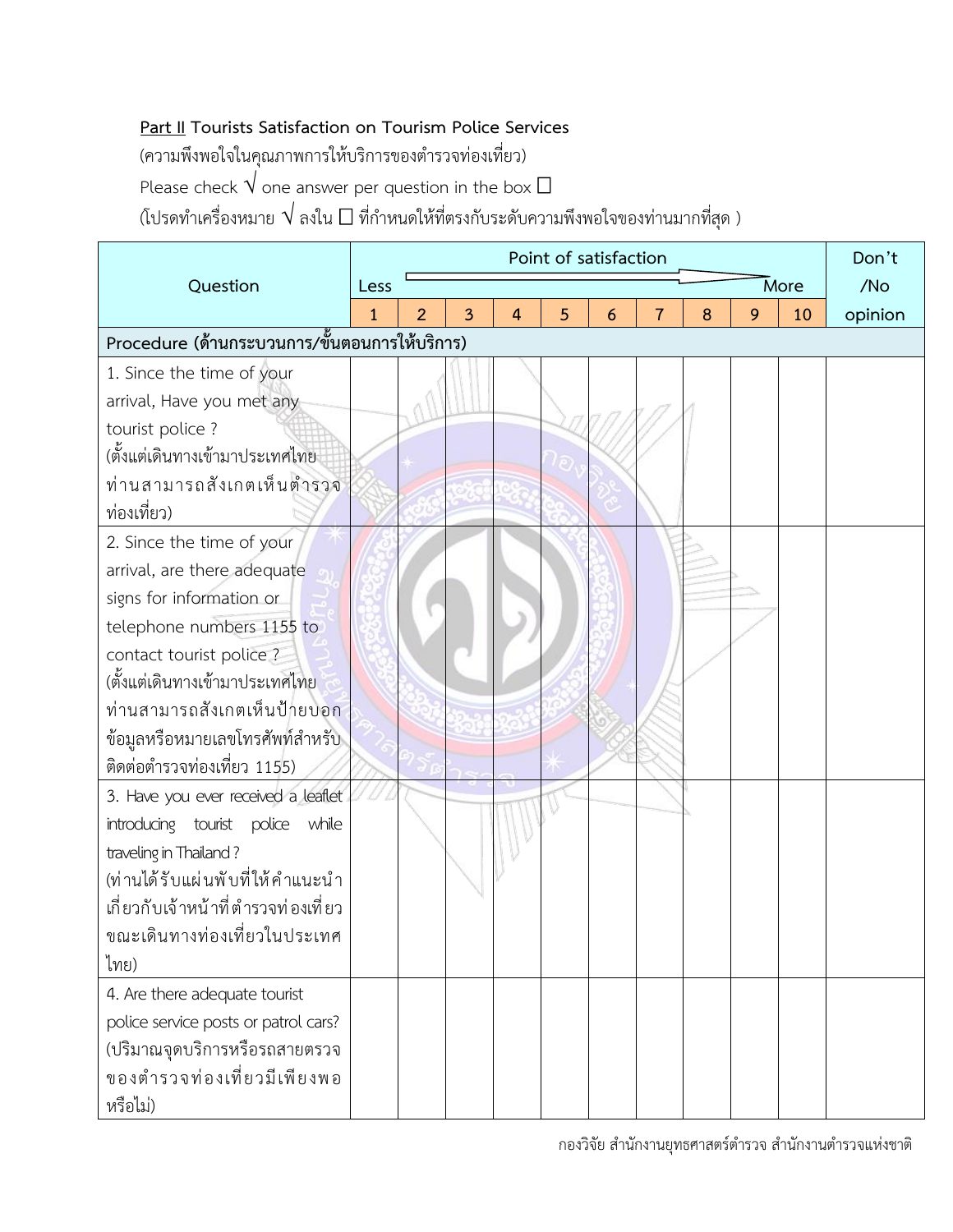|                                                                                                                                                                                                                                                          | Point of satisfaction |                |   |                |   |   |   |   |   |      |         |
|----------------------------------------------------------------------------------------------------------------------------------------------------------------------------------------------------------------------------------------------------------|-----------------------|----------------|---|----------------|---|---|---|---|---|------|---------|
| Question                                                                                                                                                                                                                                                 | Less                  |                |   |                |   |   |   |   |   | More | /No     |
|                                                                                                                                                                                                                                                          | $\mathbf{1}$          | $\overline{2}$ | 3 | $\overline{4}$ | 5 | 6 | 7 | 8 | 9 | 10   | opinion |
|                                                                                                                                                                                                                                                          |                       |                |   |                |   |   |   |   |   |      |         |
| Trust (ด้านความเชื่อมั่น)                                                                                                                                                                                                                                |                       |                |   |                |   |   |   |   |   |      |         |
| 5. Do you feel your life and<br>assets well guarded while<br>traveling in Thailand?<br>(ท่านรู้สึกปลอดภัยในชีวิตและ<br>ทรัพย์สิน ในขณะที่เดินทาง<br>ท่องเที่ยวในประเทศไทย)                                                                               |                       |                |   |                |   |   |   |   |   |      |         |
| 6 .Do you feel your freedom<br>as stated in the laws of<br>Thailand while traveling in<br>Thailand?<br>(ท่านรู้สึกมีเสรีภาพตามขอบเ <mark>ข</mark> ตที่<br>กฎหมายไทยกำหนด ในขณะที่<br><u>เดินทางท่องเที่ยวในประเทศไทย)</u>                                |                       |                |   |                |   |   |   |   |   |      |         |
| 7. Tourist police were able to<br>assist you from not being<br>taken by the business<br>entrepreneurs.<br>(เจ้าหน้าที่ตำรวจท่องเที่ยวสามารถ<br>ช่วยเหลือท่านจากการถูกเอารัดเอา<br>เปรียบจากผู้ประกอบการ)                                                 |                       |                |   |                |   |   |   |   |   |      |         |
| 8. There are the sale of goods,<br>food and drink for the tourists<br>that having the higher price<br>than their value.<br>(การคุ้มครองจากตำรวจท่องเที่ยวใน<br>การจำหน่ายสินค้า อาหารและ<br>เครื่องดื่มให้แก่นักท่องเที่ยวสูงกว่า<br>มูลค่าความเป็นจริง) |                       |                |   |                |   |   |   |   |   |      |         |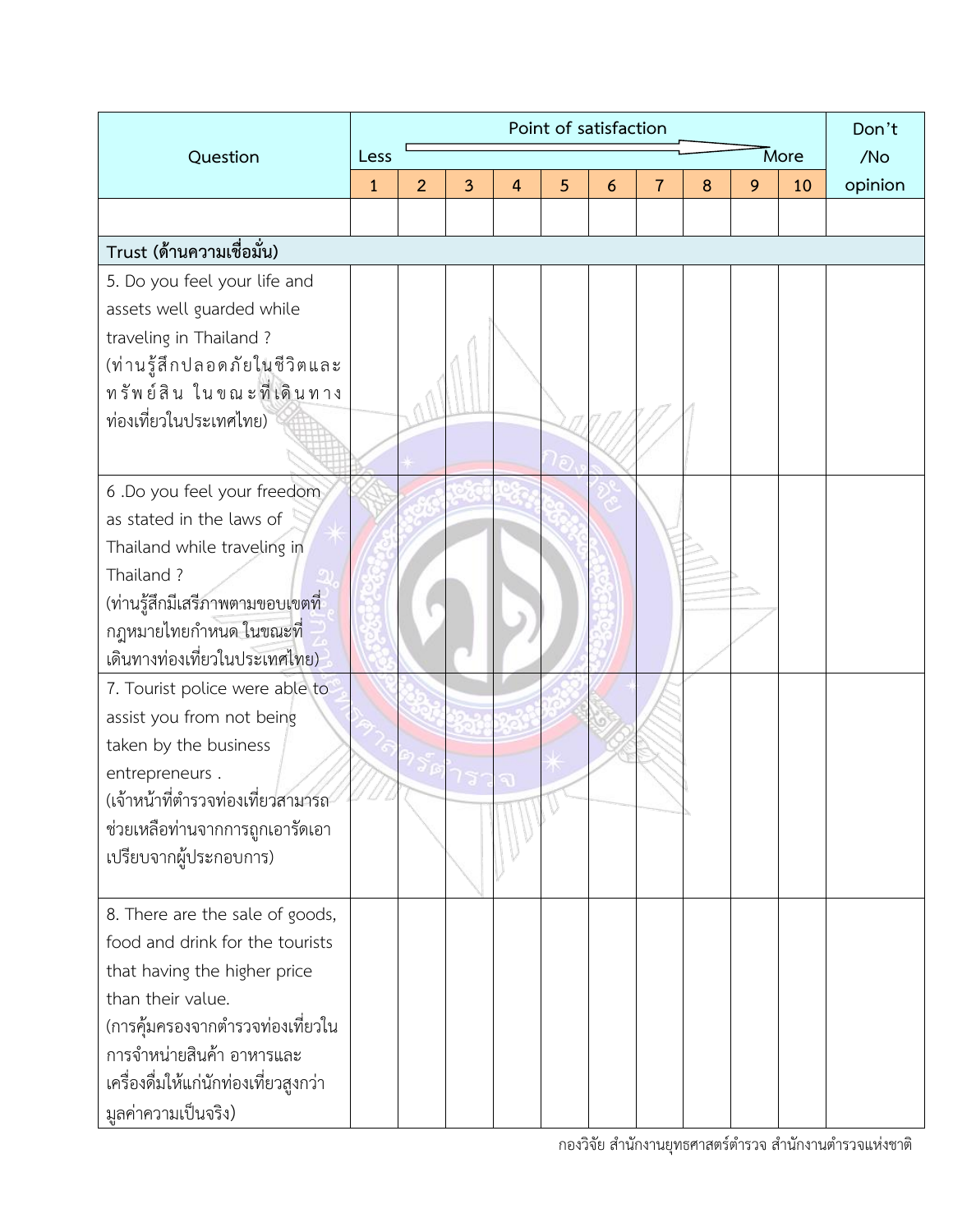|                                      |              | Don't          |   |   |   |   |                |   |   |      |         |
|--------------------------------------|--------------|----------------|---|---|---|---|----------------|---|---|------|---------|
| Question                             | Less         |                |   |   |   |   |                |   |   | More | /No     |
|                                      | $\mathbf{1}$ | $\overline{2}$ | 3 | 4 | 5 | 6 | $\overline{7}$ | 8 | 9 | 10   | opinion |
|                                      |              |                |   |   |   |   |                |   |   |      |         |
| 9. There are any persons to          |              |                |   |   |   |   |                |   |   |      |         |
| persuade and force the               |              |                |   |   |   |   |                |   |   |      |         |
| tourists to buy the goods that       |              |                |   |   |   |   |                |   |   |      |         |
| having the higher price than         |              |                |   |   |   |   |                |   |   |      |         |
| their value.                         |              |                |   |   |   |   |                |   |   |      |         |
| (มีบุคคลเข้ามาชักชวนเพื่อนำเที่ยว    |              |                |   |   |   |   |                |   |   |      |         |
| และยัดเยียดสินค้าให้กับ              |              |                |   |   |   |   |                |   |   |      |         |
| นักท่องเที่ยวและคิดราคาที่แพงเกิน    |              |                |   |   |   |   |                |   |   |      |         |
| จริง)                                |              |                |   |   |   |   |                |   |   |      |         |
| 10. The tourists have been           |              |                |   |   |   |   |                |   |   |      |         |
| threatened or blackmailed by         |              |                |   |   |   |   |                |   |   |      |         |
| any persons in the case of not       |              |                |   |   |   |   |                |   |   |      |         |
| to pay the extra money for the       |              |                |   |   |   |   |                |   |   |      |         |
| goods, food and the service or       |              |                |   |   |   |   |                |   |   |      |         |
| shows that having the higher         |              |                |   |   |   |   |                |   |   |      |         |
| price than their value.              |              |                |   |   |   |   |                |   |   |      |         |
| (ได้รับการคุ้มครองจากตำรวจท่องเที่ยว |              |                |   |   |   |   |                |   |   |      |         |
| ในกรณีถูกข่มขู่หรือกรรโชกทรัพย์ กรณี |              |                |   |   |   |   |                |   |   |      |         |
| ไม่ยินยอมชดใช้ค่าบริการหรือ          |              |                |   |   |   |   |                |   |   |      |         |
| ค่าเสียหายตามที่สมควร เช่น ค่าอาหาร  |              |                |   |   |   |   |                |   |   |      |         |
| ค่าบริการ/โชว์ แพงเกินจริง)          |              |                |   |   |   |   |                |   |   |      |         |
| 11. The tourists have been           |              |                |   |   |   |   |                |   |   |      |         |
| threatened or blackmailed by         |              |                |   |   |   |   |                |   |   |      |         |
| any persons in the case of not       |              |                |   |   |   |   |                |   |   |      |         |
| to pay the extra money for the       |              |                |   |   |   |   |                |   |   |      |         |
| accident happening from the          |              |                |   |   |   |   |                |   |   |      |         |
| demand of damages of goods           |              |                |   |   |   |   |                |   |   |      |         |
| and services.                        |              |                |   |   |   |   |                |   |   |      |         |
| (ได้รับการคุ้มครองจากตำรวจ           |              |                |   |   |   |   |                |   |   |      |         |
| ท่องเที่ยวในกรณีถูกข่มขู่หรือ        |              |                |   |   |   |   |                |   |   |      |         |
| กรรโชกทรัพย์ กรณีไม่ยินยอมชดใช้      |              |                |   |   |   |   |                |   |   |      |         |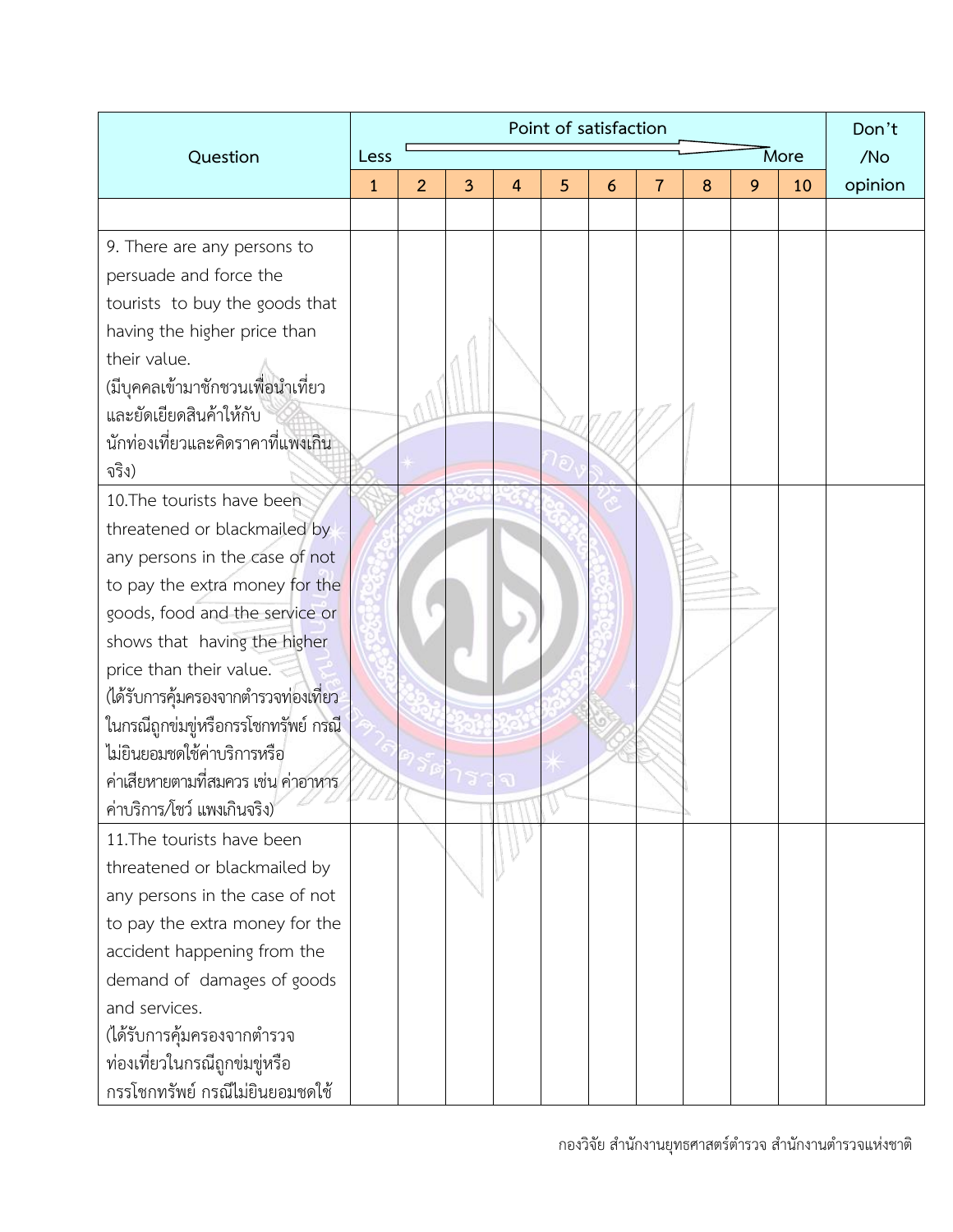|                                                             | Point of satisfaction |   |     |                |   |   |                |   |     |    |         |
|-------------------------------------------------------------|-----------------------|---|-----|----------------|---|---|----------------|---|-----|----|---------|
| Question                                                    | Less                  |   |     |                |   |   |                |   | /No |    |         |
|                                                             | $\mathbf{1}$          | 2 | 3   | $\overline{4}$ | 5 | 6 | $\overline{7}$ | 8 | 9   | 10 | opinion |
| ค่าชดเชยอุบัติเหตุที่เกิดขึ้นจากการ<br>เรียกร้องค่าเสียหาย) |                       |   |     |                |   |   |                |   |     |    |         |
| 12. Having confidence in the                                |                       |   |     |                |   |   |                |   |     |    |         |
| protective system for guarding                              |                       |   |     |                |   |   |                |   |     |    |         |
| assets.                                                     |                       |   |     |                |   |   |                |   |     |    |         |
| (ความมั่นใจการรักษาความปลอดภัยด้าน                          |                       |   |     |                |   |   |                |   |     |    |         |
| ทรัพย์สิน เช่น ลักทรัพย์ จี้และวิ่งราว)                     |                       |   |     |                |   |   |                |   |     |    |         |
| 13. Having confidence in the                                |                       |   |     |                |   |   |                |   |     |    |         |
| protective system for tourist                               |                       |   |     |                |   |   |                |   |     |    |         |
| not being assaulted.                                        |                       |   |     |                |   |   |                |   |     |    |         |
| (ความมั่นใจการรักษาความปลอดภัย                              |                       |   |     |                |   |   |                |   |     |    |         |
| จากการถูกทำร้ายร่างกาย)                                     |                       |   |     |                |   |   |                |   |     |    |         |
| 14. Having confidence in the                                |                       |   |     |                |   |   |                |   |     |    |         |
| protective system for tourist                               |                       |   |     |                |   |   |                |   |     |    |         |
| not being deceived into illegal                             |                       |   |     |                |   |   |                |   |     |    |         |
| gambling ring.                                              |                       |   |     |                |   |   |                |   |     |    |         |
| (ความมั่นใจการรักษาความปลอดภัย                              |                       |   |     |                |   |   |                |   |     |    |         |
| จากการถูกล่อลวงเล่นการพนัน )                                |                       |   |     |                |   |   |                |   |     |    |         |
| 15. Having confidence in the                                |                       |   |     |                |   |   |                |   |     |    |         |
| protective system for tourist                               |                       |   |     |                |   |   |                |   |     |    |         |
| from counterfeit credit cards.                              |                       |   | bal |                |   |   |                |   |     |    |         |
| (ความมั่นใจการรักษาความปลอดภัย                              |                       |   |     |                |   |   |                |   |     |    |         |
| จากการถูกปลอมแปลงบัตรเครดิต )                               |                       |   |     |                |   |   |                |   |     |    |         |
| 16. Having confidence in the                                |                       |   |     |                |   |   |                |   |     |    |         |
| protective system for tourist not                           |                       |   |     |                |   |   |                |   |     |    |         |
| engaging in illegal drug sale                               |                       |   |     |                |   |   |                |   |     |    |         |
| (ความมั่นใจการรักษาความปลอดภัย                              |                       |   |     |                |   |   |                |   |     |    |         |
| จากการถูกหลอกลวงให้ซื้อยาเสพติด )                           |                       |   |     |                |   |   |                |   |     |    |         |
| 17. Having confidence in the                                |                       |   |     |                |   |   |                |   |     |    |         |
| protective system for tourist                               |                       |   |     |                |   |   |                |   |     |    |         |
| not engaging in illegal sex                                 |                       |   |     |                |   |   |                |   |     |    |         |
| fraud.                                                      |                       |   |     |                |   |   |                |   |     |    |         |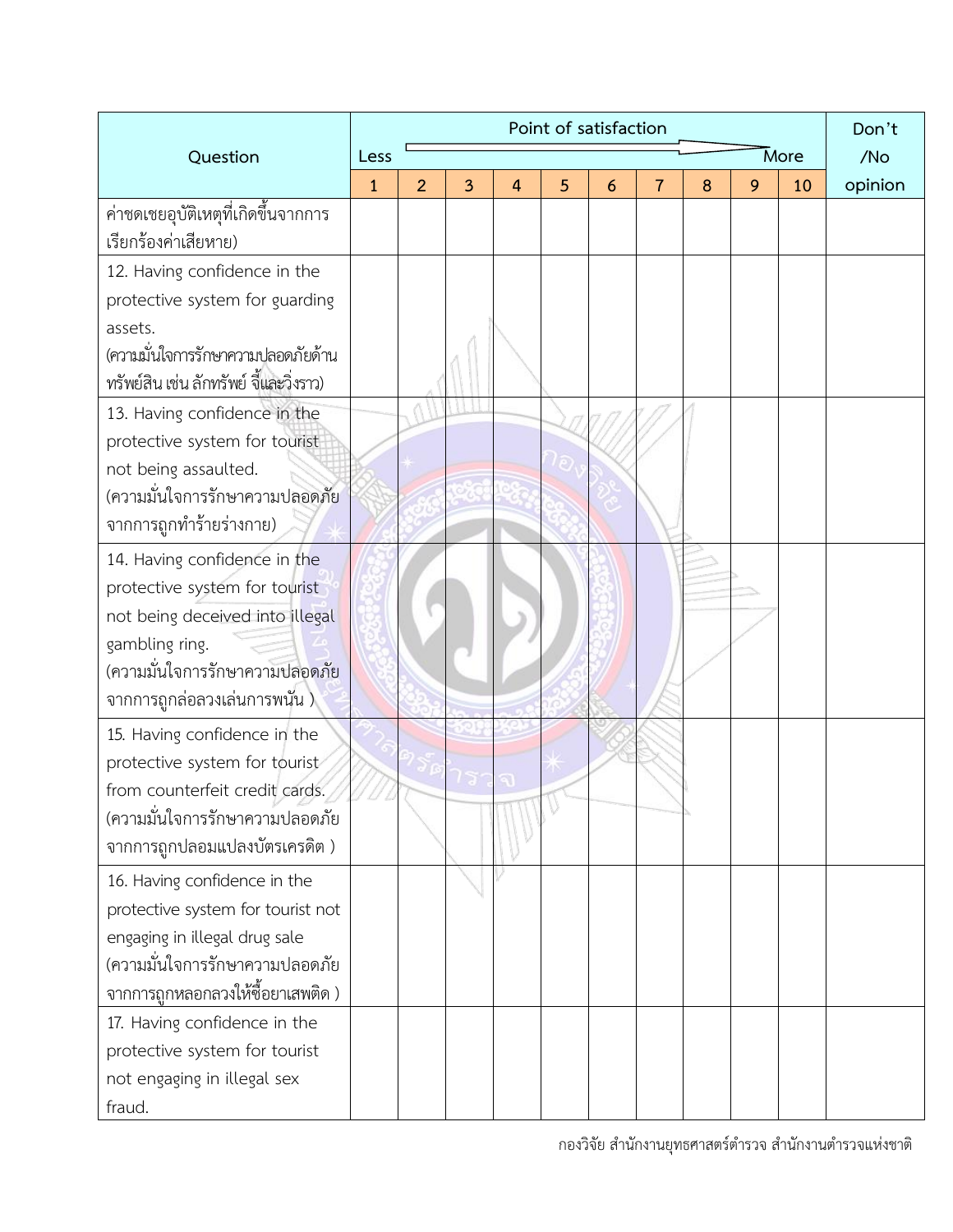|                                   |              |                | Don't  |                |   |   |                |   |   |      |         |
|-----------------------------------|--------------|----------------|--------|----------------|---|---|----------------|---|---|------|---------|
| Question                          | Less         |                |        |                |   |   |                |   |   | More | /No     |
|                                   | $\mathbf{1}$ | $\overline{2}$ | 3      | $\overline{4}$ | 5 | 6 | $\overline{7}$ | 8 | 9 | 10   | opinion |
| (ความมั่นใจการรักษาความปลอดภัยจาก |              |                |        |                |   |   |                |   |   |      |         |
| การถูกหลอกลวงซื้อบริการทางเพศ )   |              |                |        |                |   |   |                |   |   |      |         |
| 18. Having confidence in the      |              |                |        |                |   |   |                |   |   |      |         |
| protective system for tourist     |              |                |        |                |   |   |                |   |   |      |         |
| not being deceived by tour        |              |                |        |                |   |   |                |   |   |      |         |
| guide or tour companies.          |              |                |        |                |   |   |                |   |   |      |         |
| (ความมั่นใจการรักษาความปลอดภัยจาก |              |                |        |                |   |   |                |   |   |      |         |
| การถูกหลอกลวงจากไกด์หรือบริษัทนำ  |              |                |        |                |   |   |                |   |   |      |         |
| เที่ยว )                          |              |                |        |                |   |   |                |   |   |      |         |
| 19. Having confidence in the      |              |                |        |                |   |   |                |   |   |      |         |
| protective system for tourist     |              |                |        |                |   |   |                |   |   |      |         |
| not being deceived by non-        |              |                |        |                |   |   |                |   |   |      |         |
| public transportation drivers.    |              |                |        |                |   |   |                |   |   |      |         |
| (ความมั่นใจการรักษาความปลอดภัยจาก |              |                |        |                |   |   |                |   |   |      |         |
| การถูกหลอกลวงจากรถรับจ้างไม่ประจำ |              |                |        |                |   |   |                |   |   |      |         |
| ทาง)                              |              |                |        |                |   |   |                |   |   |      |         |
| 20. Having confidence in the      |              |                |        |                |   |   |                |   |   |      |         |
| protective system for tourist     |              |                |        |                |   |   |                |   |   |      |         |
| not being deceived by public      |              |                |        |                |   |   |                |   |   |      |         |
| transportation drivers such as    |              |                |        |                |   |   |                |   |   |      |         |
| Taxi and TukTuK.                  |              |                |        |                |   |   |                |   |   |      |         |
| (ความมั่นใจการรักษาความปลอดภัยจาก |              |                | $\sim$ |                |   |   |                |   |   |      |         |
| การถูกหลอกลวงจากรถรับจ้างสาธารณะ  |              |                |        |                |   |   |                |   |   |      |         |
| เช่น แท็กซี่ รถตุ๊กตุ๊ก )         |              |                |        |                |   |   |                |   |   |      |         |

Part III What was the most disappointing aspect about the service of tourist police? (**ประเด็นที่ไม่พึงพอใจมากที่สุด** ในคุณภาพการให้บริการของตำรวจท่องเที่ยว)

............................................................................................................................. ......................................... ...................................................................................................................................................................... ............................................................................................................................. ......................................... ............................................................................................................................. .........................................